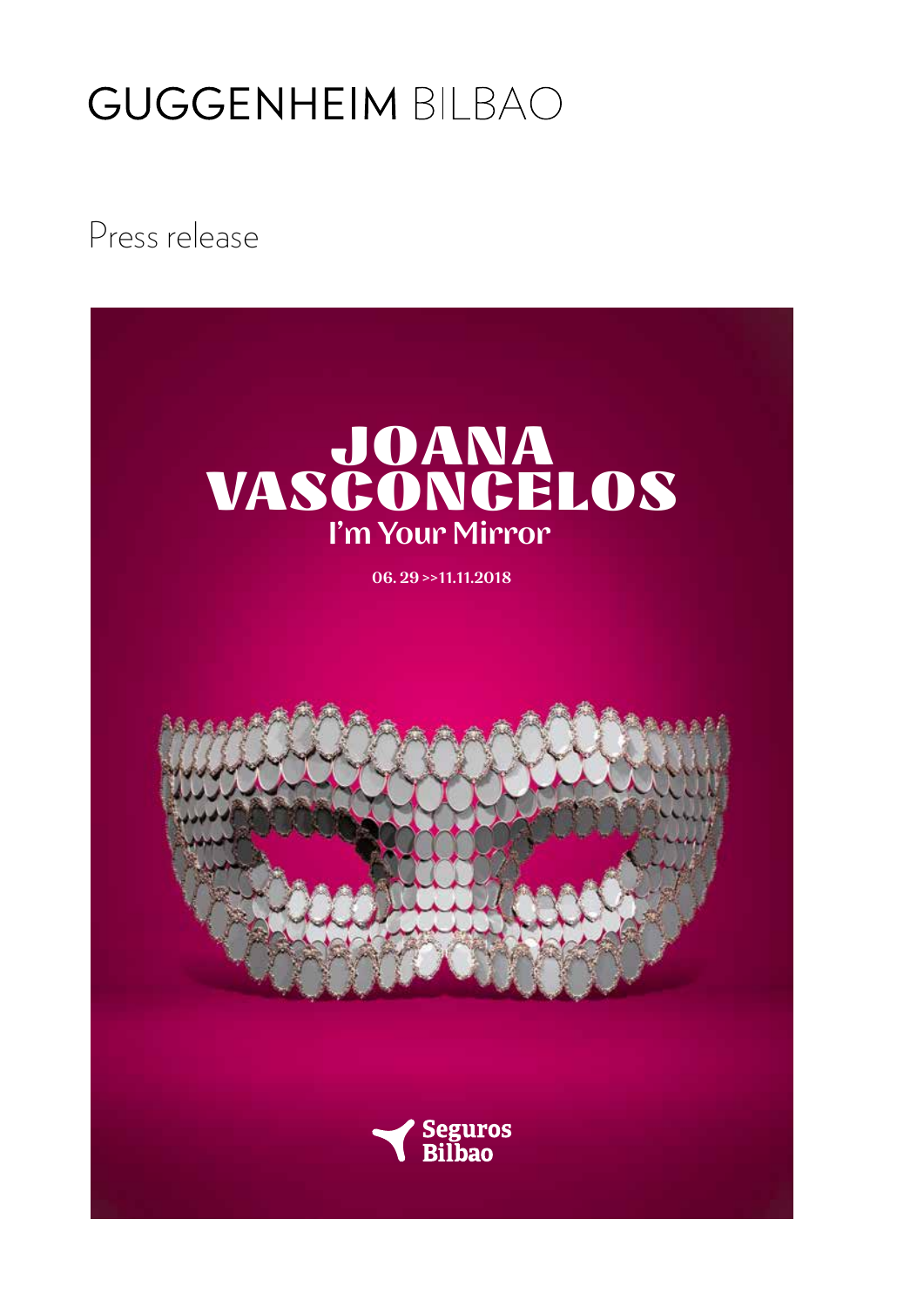

Visual appeal and reflective potential join forces in Joana Vasconcelos's suggestive proposals for this exhibition. The shapes of her creations and the surprise factorthey harborfascinate the public, who feel drawn in by their aesthetic and beckoned to profoundly reconsiderthe themes that the artist addresses.

As Trustee of the Guggenheim Museum Bilbao, we at Seguros Bilbao are very pleased to sponsor thisshow, organized by the Museumand spanning two decades of work by Vasconcelos, one of the most prominent artists on the internationalscene, whose piecesin *I'mYourMirror*seep out beyond the Museum's wallsto infiltrate the city's public spaces.

Vasconcelos often confers a great deal of importance on textiles, asshe retrievessome handicrafts from the purely private, domestic sphere to which they had been relegated. Traditionally,fabrics have covered us and acted as oursecond skin, and they have often been associated with ritual or ceremony. Like a challenge to the current predominance of industrial processes and finishes, many of Vasconcelos's pieces are handmade in herstudio by a large team. Thus, she revives artisan techniques and blends them with state-of-the-art technology-her works often have sound, movement, and light effects—to offer adiscourse on contemporary life that is somewhat critical and humorous, with a host of references to art history itself, the development of humanity, and the particular features of today's society.

Vasconcelos views art as vital to interpreting oursociety and our culture. And Seguros Bilbao sharesthisreflection; hence our commitmentto support culture, andmore specifically our association with the Guggenheim Museum Bilbao, a world-renowned cultural institution which this time has made it possible for us to contribute to materializing an unforgettable anthological exhibition. I sincerely hope that you will enjoy it as enthusiastically as we have embraced this initiative.

Ignacio Álvarez CEO of Grupo Catalana Occidente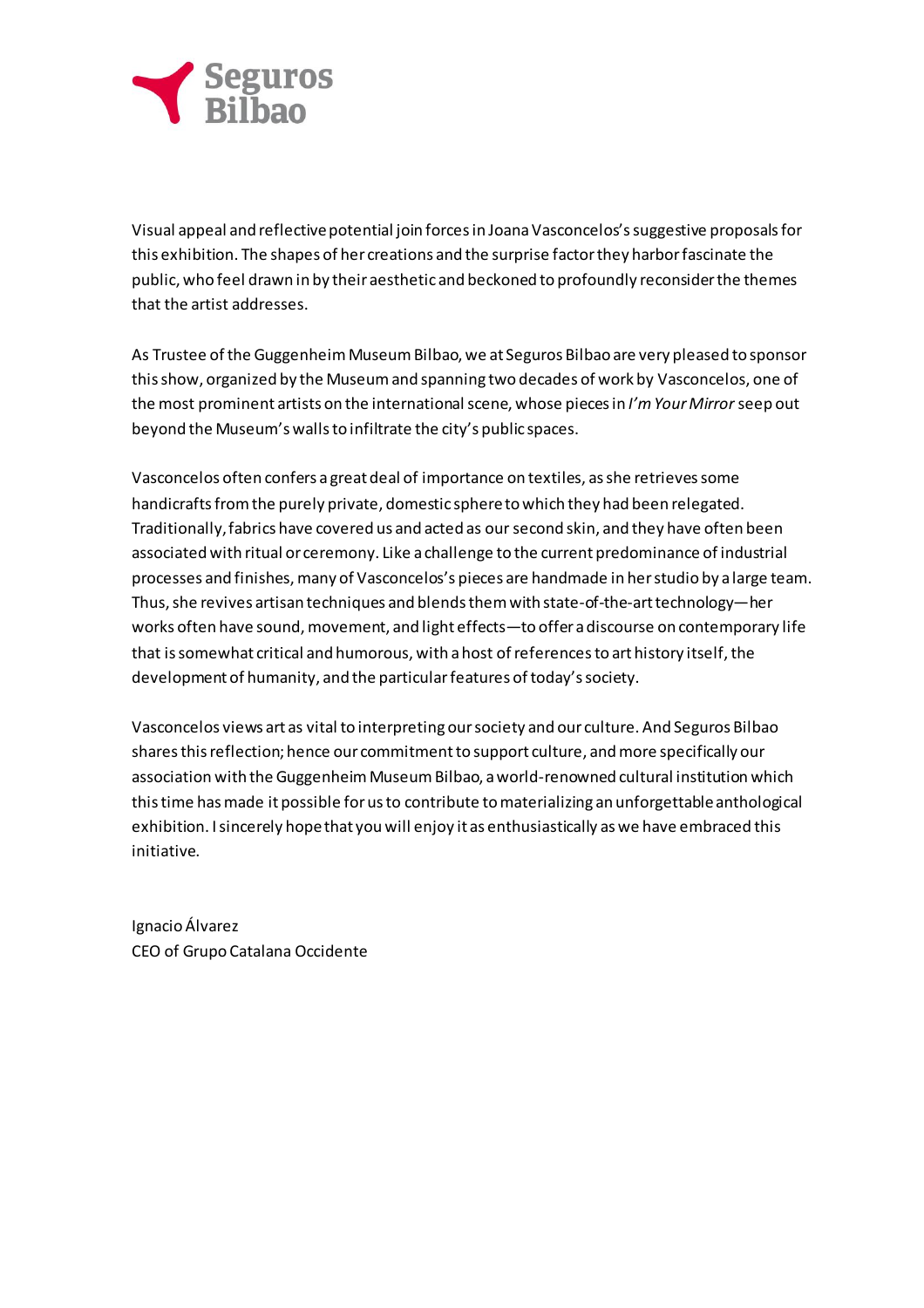

# Joana Vasconcelos. I'm Your Mirror

- Dates: June 29—November 11, 2018
- Curators: Enrique Juncosa and Petra Joos, Guggenheim Museum Bilbao
- Sponsored by Seguros Bilbao
- Through the construction of light-hearted yet strikingly direct images that refer to socio-political issues relevant to post-colonial, globalized and consumerist societies, Joana Vasconcelos addresses topics ranging from immigration to gender violence.
- Like an alchemist of daily life, the artist transforms the everyday objects and clichés of the consumer society into open artworks laden with meaning.
- $\blacksquare$  The exhibition includes previously unseen works like *I'll Be Your Mirror*, an enormous Venetian mask formed by mirrors framed in bronze, and Solitaire, a gigantic engagement ring made from the wheelrims of luxury cars and glass whisky tumblers, thus combining some of the most stereotyped symbols of masculine and feminine desire.
- $E^{geria}$ , a work which spreads through the Atrium of the Museum like a plant made of different fabrics, colors and textures, constitutes a metaphor for the occupation of museums by women.

The Guggenheim Museum Bilbao presents the exhibition Joana Vasconcelos. I'm Your Mirror, a selection of thirty works produced between 1997 and the present day by the most internationally reputed Portuguese artist, including a site-specific installation for the Atrium of the Museum and various other new works. In this show, sponsored by Seguros Bilbao, viewers can submerge themselves completely in the universe of an artist with a direct and humorous vision of the world, whose work explains many of our society's contradictions without any apparent effort.

Some of Joana Vasconcelos' works are extraordinarily complex: they move, make sounds, or light up. These complications are resolved by the artist in her 3000  $m<sup>2</sup>$  Lisbon studio with the assistance of a team of more than fifty permanent collaborators. Vasconcelos uses a wide variety of materials from everyday life to make these works, such as household appliances, tiles, fabrics, pottery, bottles, medicines, urinals, showers, kitchen utensils, telephones, cars, and plastic cutlery. With them the artist constructs light-hearted yet strikingly direct images that refer to socio-political issues relevant to post-colonial, globalized and consumerist societies, addressing issues that range from immigration to gender violence. There is always a sense of humor, and the pieces suggest open, non-dogmatic meanings similar to the relational aesthetics that emerged in the late 1990s, since they too require the viewer to participate actively in the perception and interpretation of the artwork.

Rich in external references, from Louise Bourgeois to popular culture, from the goldsmith to the fashion designer, and from handicrafts to cutting-edge engineering, Vasconcelos's oeuvre addresses identity in all its dimensions, among other key issues, and reflects on her position as a woman and a Portuguese and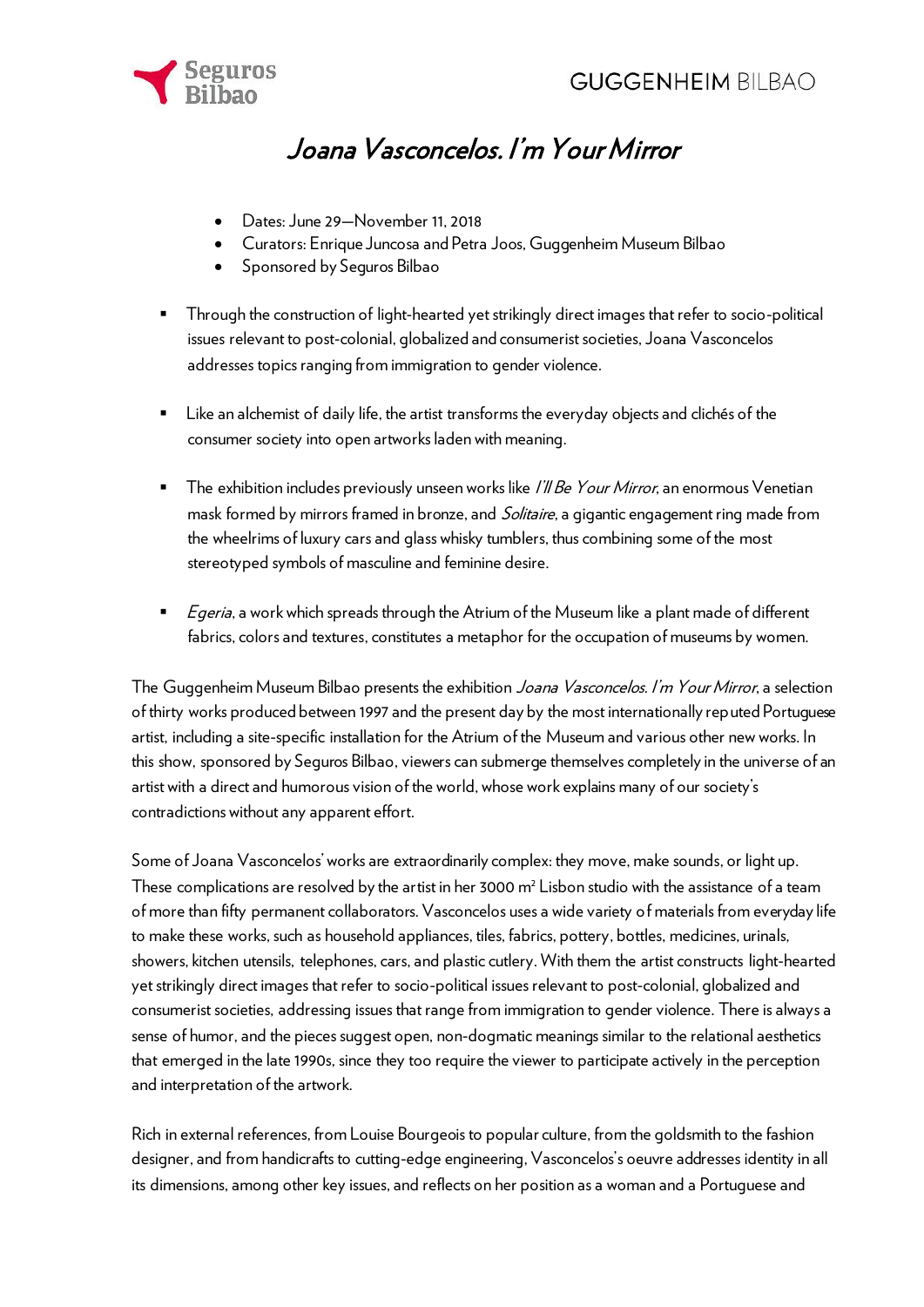

European artist. Other fundamental aspects of her work are the relationship her pieces establish with the architecture in which they are displayed, a metalinguistic reflection on the nature of the artwork, and the inclusion of purely poetic elements.

#### A TOUR OF THE EXHIBITION

The exhibition starts with some emblematic pieces from the early years of Vasconcelos's career, such as Valium Bed (Cama Valium, 1999), Burka (2002) and The Bride (A Noiva, 2001-2005), where the artist dealt with issues of feminine identity in both the private and the political and social spheres. Alongside these, the show includes some of her most prominent recent works, such as Marilyn (AP) (2011), Full Steam Ahead (A Todo o Vapor, 2012) —with all three existing versions on display— and Call Center (2014-16). Once again, using kitchen utensils and household appliances, Vasconcelos continues to explore the theme of feminine identity with simplicity and irony. Marilyn consists of a pair of sky-high stilettos assembled with stainless steel pots, while *Full Steam Ahead* is composed of steam irons that move in what looks like a choreography for robots. In the meantime, Call Center is a huge black revolver made of Bakelite telephones that plays a lively and surprising electro-acoustic symphony created with the bells of the telephones by the composer Jonas Runa.

The exhibition also provides a unique opportunity to see the new works made specially for it, including I'll Be Your Mirror, a giant Venetian mask made of mirrors framed in bronze; Solitaire, a monumental engagement ring made out of gilded wheelrims and glass whisky tumblers; and other works from the Urinals, Crochet Paintings and Bordalos series. Once again, these pieces explore female identity in different ways, such as the humorous appropriation of images by Marcel Duchamp and the ceramics of the Portuguese artist Bordalo Pinheiro, which Vasconcelos covers with crochet work. The artist also uses crochet to make soft, voluminous parodies of epic paintings which she then exhibits in gilt frames.

#### NEW WORKS

#### Egeria

The exhibition includes an enormous work from the *Valkyries* series made exclusively for the Atrium of the Guggenheim Museum Bilbao. There it will engage in dialogue with Frank Gehry's complex spaces, undoubtedly making it one of the great attractions of the show. Vasconcelos's *Valkyries*, named after the divinities of Nordic mythology, form what is now a large series of pieces with a bulbous and tentacular appearance that expand in long brightly-colored extensions through the spaces they are displayed in. These works, made in a mixture of fabrics, textures and colors, seem to grow like plants, becoming a metaphor for the occupation of museums by women.

#### I'll Be Your Mirror

The work that gives the exhibition its title is an enormous and surprising Venetian mask created with mirrors overlapping like scales, each with a richly ornamented frame designed by the artist herself. Visitors are invited to look through the Gulliver-like mask from the inside or the outside, but at no point do they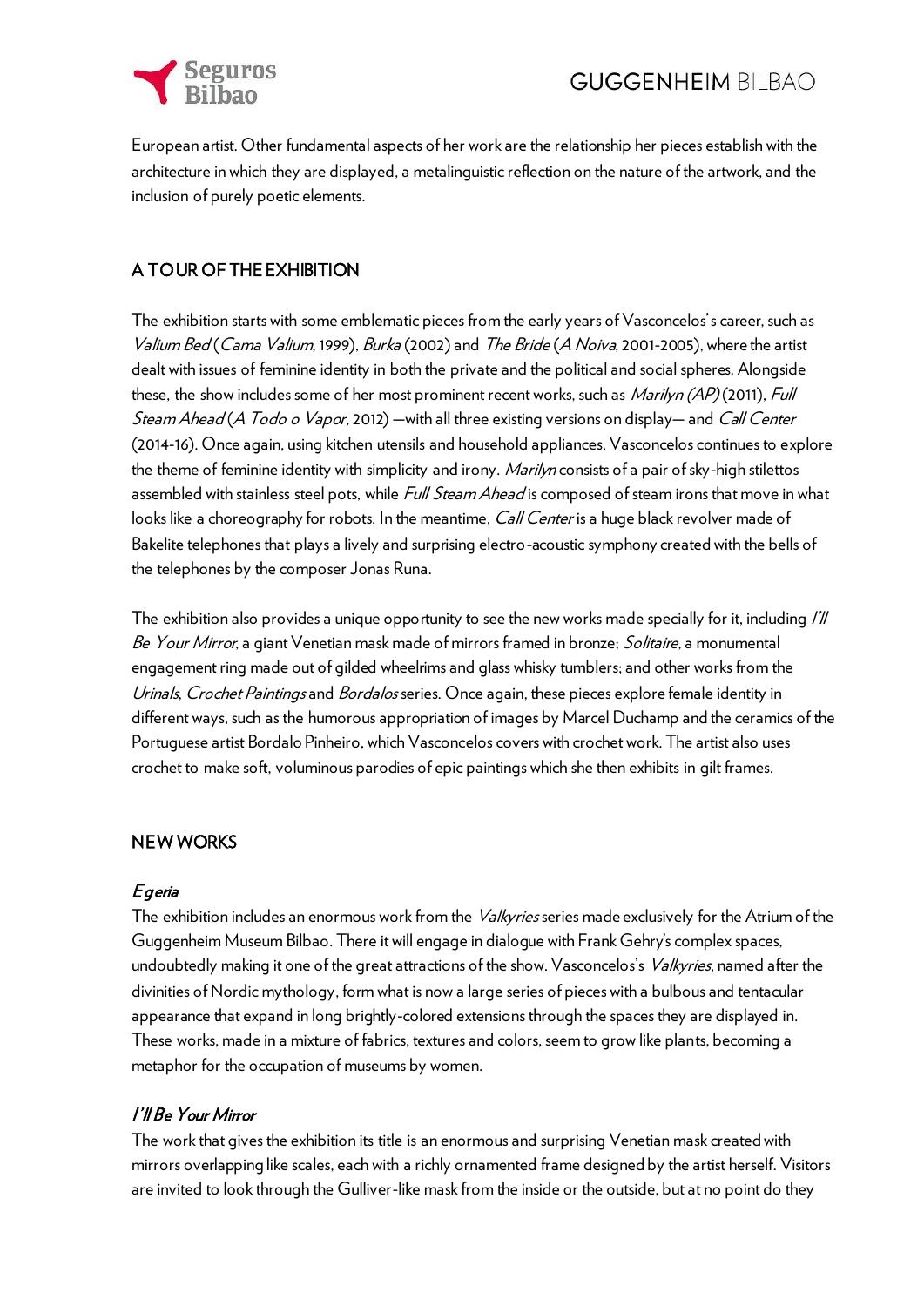

lose sight of their own image reflected in the many mirrors that make it up. The title is taken from the song I'll Be Your Mirror, written by Lou Reed and performed by The Velvet Underground and Nico, whose promise is to reflect the true "self" like a mirror. It also shares territory with *The Mirror*, a short story by the Brazilian writer Machado de Assis; with the reflected image of the poem "I took off the mask and looked at myself in the mirror" by Fernando Pessoa, a master of the use of masks; and also with Jung's analytical psychology, and particularly the process of individuation which leads to each person's individuality and integrity, and the conciliation between the collective and personal unconscious once we have become aware of them.

#### Solitaire

Desire lies at the heart of the artistic concept of this work, in which gilded wheelrims from luxury cars form the circle of an enormous ring crowned by an inverted pyramid of whisky tumblers representing a giant diamond. The whole thing forms an engagement ring, also known as a "solitaire", possibly one of the most desired objects in the world. The artist operates like an alchemist of everyday life, transforming the objects and clichés of the consumer society into open artworks laden with meaning. She thus resorts to common objects and multiplies them to create another object that is equally recognizable to all. This work makes use of the same strategy, combining two of the most stereotyped symbols of feminine and masculine desire respectively —diamonds and luxury cars— in the form of a gigantic engagement ring. From micro to macro, Vasconcelos offers us multiple dimensions that reflect a singular vision of the world, where the ever-present desire is investigated in relation to consumerism, one of the salient characteristics of the contemporary world.

This piece, as well as Pop Rooster, is installed outside the Museum.

#### DIDAKTIKA

As part of its Didaktika project, the Museum designs educational areas and special activities to complement each exhibition, offering tools and resources to help visitors understand and appreciate the works.

In this case, the *Did you know...?* section of the show's website informs the public about the social causes supported by the artist through the Joana Vasconcelos Foundation, such as gender issues, universal education, accessibility, and children's rights.

Here are some of the activities centered on the exhibition:

#### Round table: Joana Vasconcelos. I'm Your Mirror (June 27)

Joana Vasconcelos, the curators Enrique Juncosa and Petra Joos, and the therapist and naturopath Alain Grouette will talk about various aspects of the artist's work.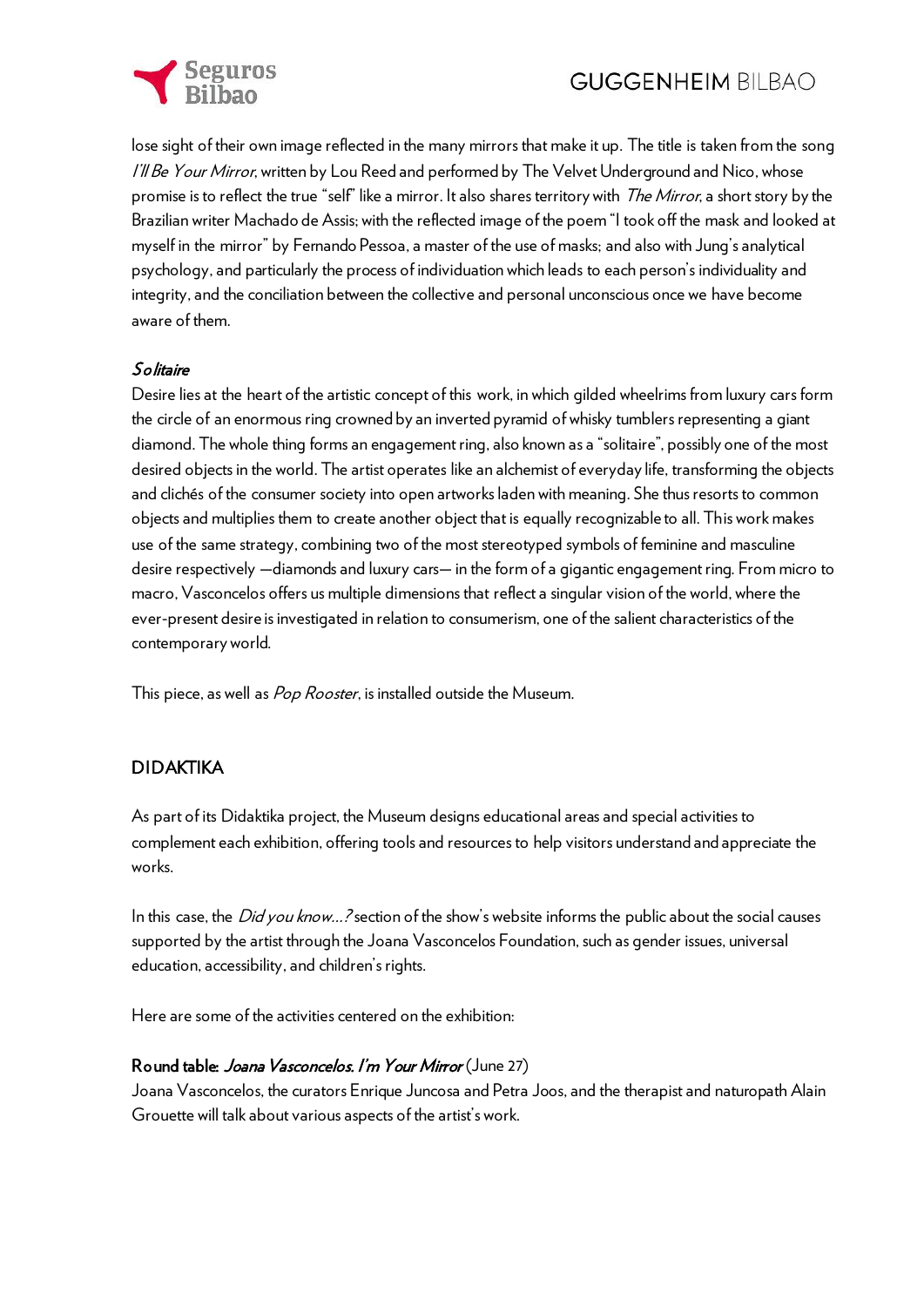

#### Mask workshop (June 30)

A workshop on emotional self-knowledge and identity with reference to the work of Joana Vasconcelos. It is led by Alain Grouette, a Canadian therapist and naturopath, and expert in healing through energies. This is a full-day workshop with energy psychodynamics and mask-making in which participants can share experiences and enjoy Vasconcelos's oeuvre. In English, with consecutive translation into Spanish.

#### Shared reflections\*

On these unique visits, the Museum's professionals show participants the ins and outs of mounting the exhibition and other curiosities.

- Curatorial viewing (September 19) With Petra Joos, curator of the Guggenheim Museum Bilbao
- Key concepts (September 26) With Marta Arzak, Deputy Director of Education and Interpretation of the Guggenheim Museum Bilbao.
- \* Sponsored by Fundación Vizcaína Aguirre.

#### **CATALOGUE**

With texts written by experts on the Portuguese artist's work, the exhibition catalogue will include images of the making of the new works in the show and their installation in the spaces of the Guggenheim Museum Bilbao.

#### INTERNATIONAL TOUR

The Guggenheim Museum Bilbao is organizing an international tour of the exhibition in collaboration with the artist and renowned museums and institutions. The exhibition is scheduled to be presented at the Serralves Foundation in early 2019 and at Kunsthal Rotterdam in summer 2019.

#### **BIOGRAPHY**

Joana Vasconcelos (1971) lives and works in Lisbon. She has exhibited regularly since the mid-1990s. After her participation in the 51st Venice Biennale with her work *The Bride* (2001–05), her work won an international reputation. In 2012 she became the first woman and the youngest artist ever to exhibit at the Palace of Versailles, France. Recent highlights of her career include *Trafaria Praia*, a project for the Portuguese Pavilion at the 55th Venice Biennale in 2013; her participation in the group exhibition The World Belongs to You at the Palazzo Grassi/François Pinault Foundation, Venice (2011); and her first retrospective, held at the Museu Coleção Berardo, Lisbon (2010).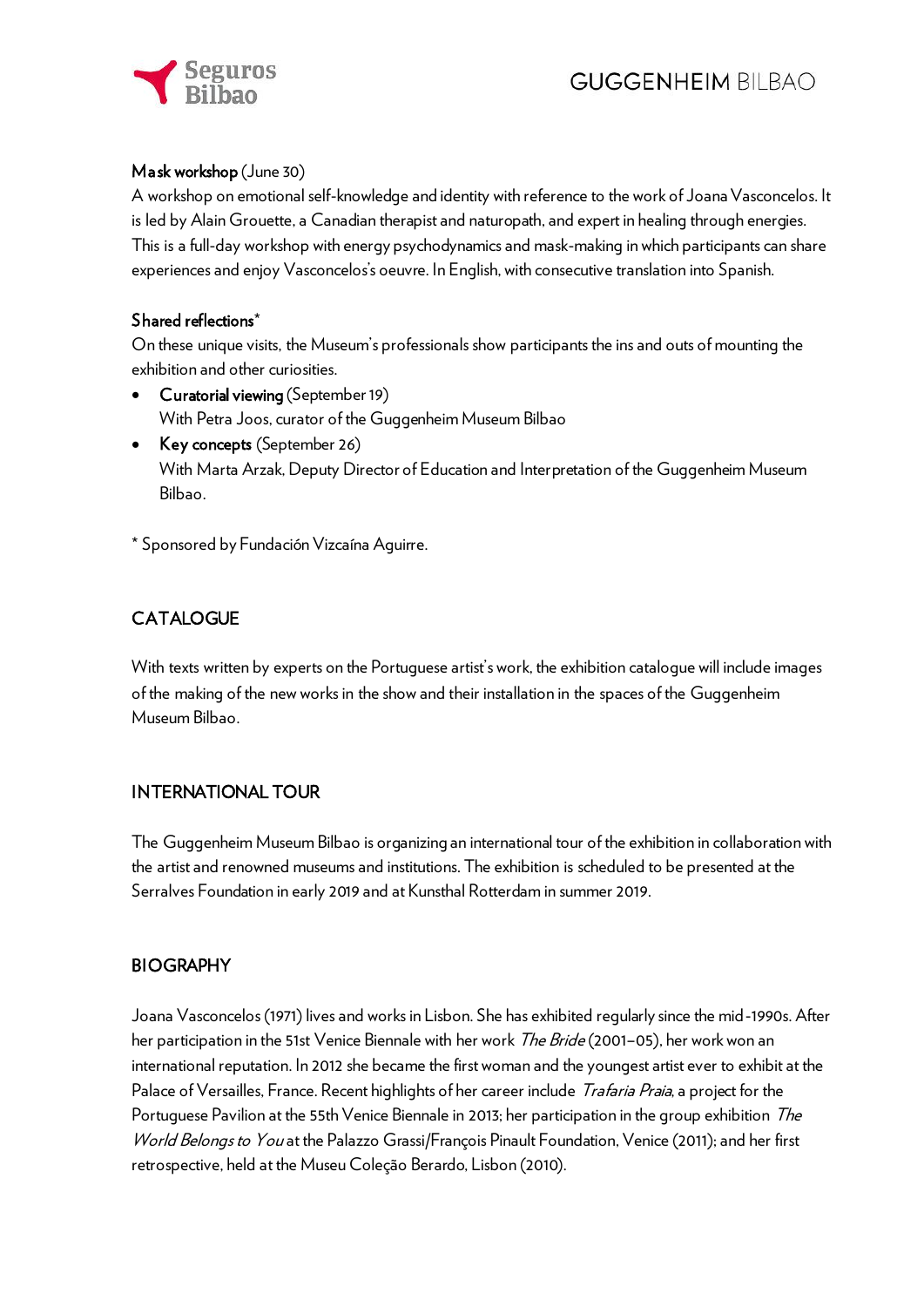

Also worthy of mention are her exhibitions at ARoS Aarhus Kunstmuseum, Aarhus, Denmark (2016); Museo Nacional Thyssen-Bornemisza, Madrid (2015); Waddesdon Manor - The Rothschild Foundation, Buckinghamshire, United Kingdom (2015); Manchester Art Gallery (2014); Tel Aviv Museum of Art (2013); Palácio Nacional da Ajuda, Lisbon (2013); CENTQUATRE, Paris (2012); Kunsthallen Brandts, Odense, Denmark (2011); Es Baluard, Palma de Mallorca (2009); Garage Center for Contemporary Culture, Moscow (2009); Pinacoteca do Estado de São Paulo (2008); The New Art Gallery Walsall, United Kingdom (2007); Istanbul Modern (2006); Passage du Désir/BETC EURO RSCG, Paris (2005); Centro Andaluz de Arte Contemporáneo, Seville (2003); Műcsarnok, Budapest (2002); Museu da Eletricidade, Lisbon (2001); and the Museu de Arte Contemporânea de Serralves, Oporto, Portugal (2000).

Her work is found in numerous public and private collections, such as those of the Amorepacific Museum of Art; ARoS Aarhus Kunstmuseum; Caixa Geral de Depósitos; Câmara Municipal de Lisboa; Centro de Artes Visuales Fundación Helga de Alvear; Domaine Pommery; FRAC Bourgogne; Fondation Louis Vuitton pour la création; Fundação EDP; Gerard L. Cafesjian Collection; MUSAC; Museu Coleção Berardo; and the Pinault Collection.

#### Cover image

#### I'll Be Your Mirror, 2018

Bronze, mirrors Edition of 7 + 1 AP 356 x 682 x 537 cm Collection of the artist © Joana Vasconcelos, VEGAP, Bilbao, 2018.

#### For more information:

Guggenheim Museum Bilbao Marketing and Communications Department Tel: +34 944 359 008 [media@guggenheim-bilbao.es](mailto:media@guggenheim-bilbao.es) [www.guggenheim-bilbao.es](http://www.guggenheim-bilbao.es/)

Complete information about the Guggenheim Museum Bilbao is available at www.guggenheim-bilbao.es (press room).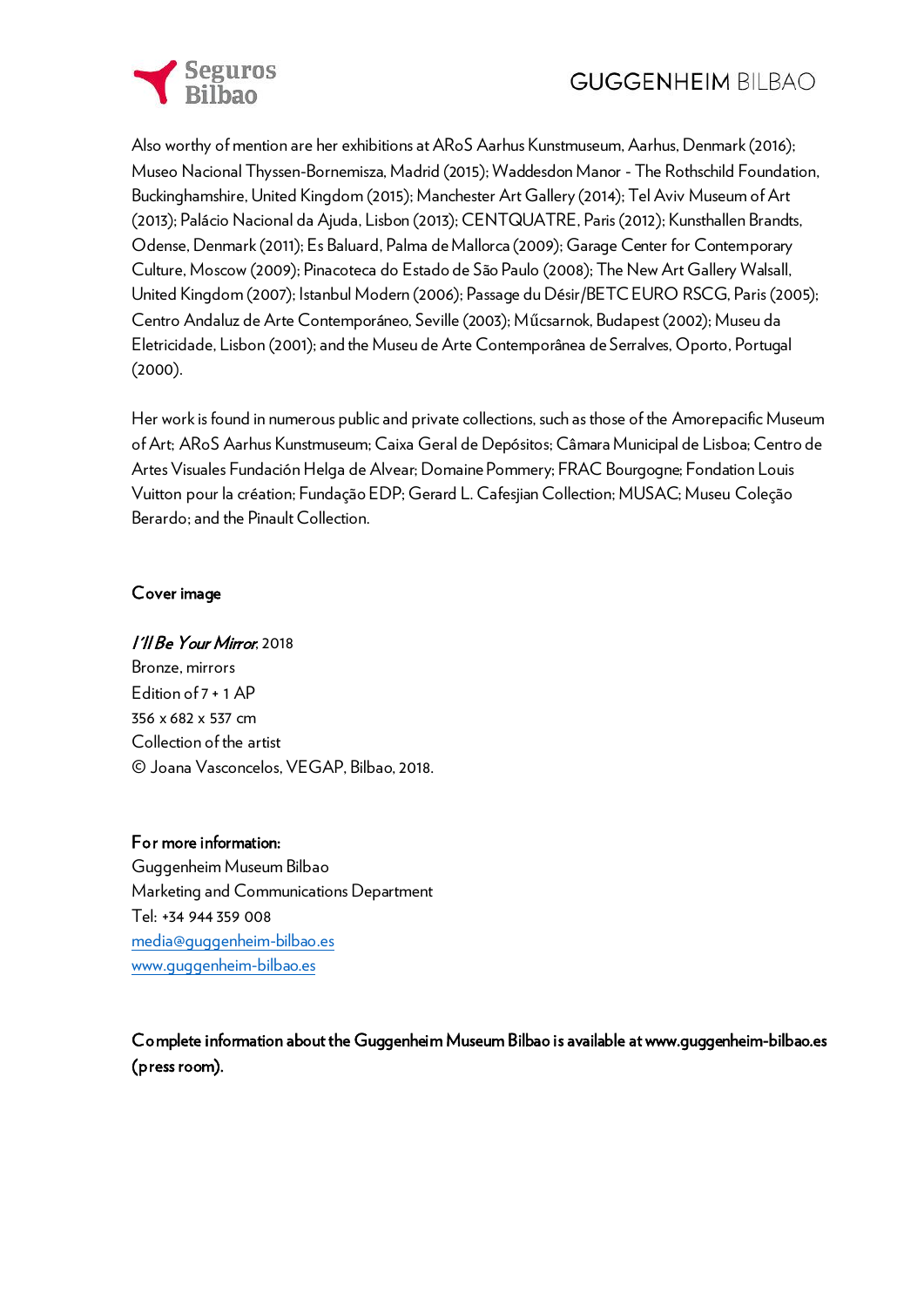

#### Images for press usage Joana Vasconcelos. I'm your mirror Guggenheim Museum Bilbao

#### Online Photo Service for Press Images

At the press area (prensa.guggenheim-bilbao.es/en) you can register and download high resolution images and videos featuring the exhibitions and the building. Sign in to get access. If you are already a user, log in here (you need your username and password).

For further information, please contact the Guggenheim Museum Bilbao Press Department: tel. +34 944 35 90 08 and email: media@guggenheim-bilbao.es

#### Valium Bed (Cama Valium), 1998

10 and 15 mg Valium tablets blister packs, painted MDF, glass 30 x 144 x 200 cm Museu de Arte Contemporânea de Elvas – Coleção António Cachola Work produced with the support of Roche Farmacêutica Química Photo: DMF, Lisbon © Joana Vasconcelos, VEGAP, Bilbao, 2018.

#### Meeting Point (Ponto de Encontro), 2000

Chrome-plated metal, wood and upholstery chairs, metallized and thermolacquered iron 120 x Ø 550 cm Coleção da Caixa Geral de Depósitos, Lisbon Photo: Rita Burmester © Joana Vasconcelos, VEGAP, Bilbao, 2018.

#### The Bride (A Noiva), 2001–2005

OB tampons, stainless steel, cotton thread, steel cables 600 x Ø 300 cm Museu de Arte Contemporânea de Elvas –Coleção António Cachola Work produced and restored with the support of Johnson & Johnson, Lda. Photo: Luís Vasconcelos © Joana Vasconcelos, VEGAP, Bilbao, 2018.





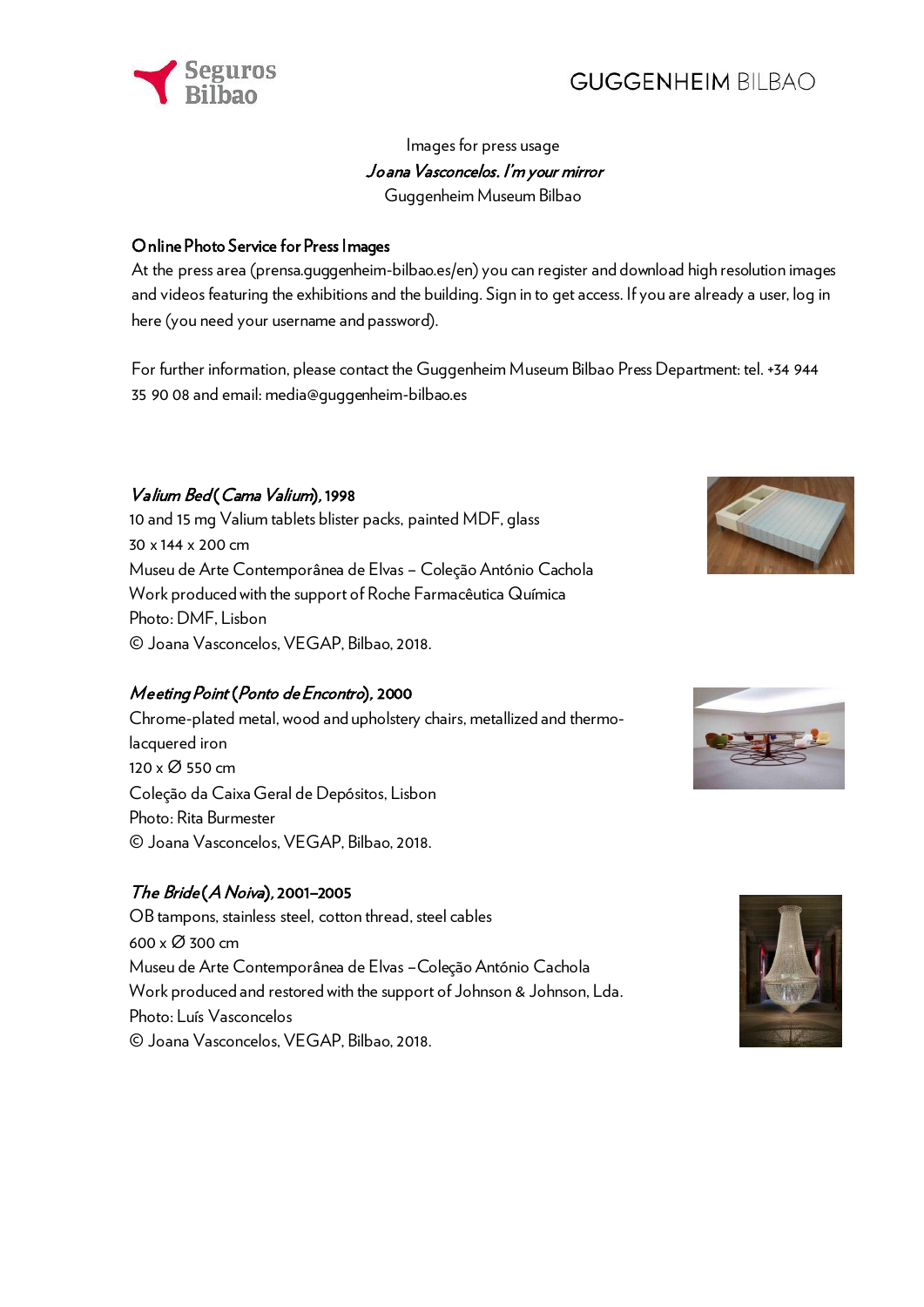

#### Burka, 2002

Fabrics, metallized and thermo-lacquered iron, painted MDF stage, steel cables, polyurethane, electric system, motor, timer 670 x 600 x 500 cm Collection MUSAC, Museo de Arte Contemporáneo de Castilla y León, León Photo: DMF, Lisbon © Joana Vasconcelos, VEGAP, Bilbao, 2018.

#### Red Independent Heart (Coração Independente Vermelho), 2005

Translucent plastic cutlery, painted iron, metal chain, power supply unit, motor, sound installation 371 x 220 x 75 cm Museu Colecção Berardo Photo: DMF, Lisbon © Joana Vasconcelos, VEGAP, Bilbao, 2018.

#### Marilyn (AP), 2011

Stainless steel pans and lids, concrete (2x) 297 x 155 x 410 cm Collection of the artist Work produced with the support of Silampos, S.A. Photo: DMF, Lisbon © Joana Vasconcelos, VEGAP, Bilbao, 2018.

#### Full Steam Ahead (Yellow) [A Todo o Vapor (Amarelo)] #1/3, 2014 Full Steam Ahead (Green) [A Todo o Vapor (Verde)] #1/3, 2013 Full Steam Ahead (Red) [A Todo o Vapor (Vermelho)] #1/3, 2012

BOSCH steam irons, PLC gearmotor, microprocessor-based electronic control unit, low pressure hydraulic system, stainless steel, demineralized water (3x) 155 x Ø 170 cm Collection of the artist Work produced with the support of Robert Bosch Hausgeräte GmbH Photo: Luís Vasconcelos © Joana Vasconcelos, VEGAP, Bilbao, 2018.







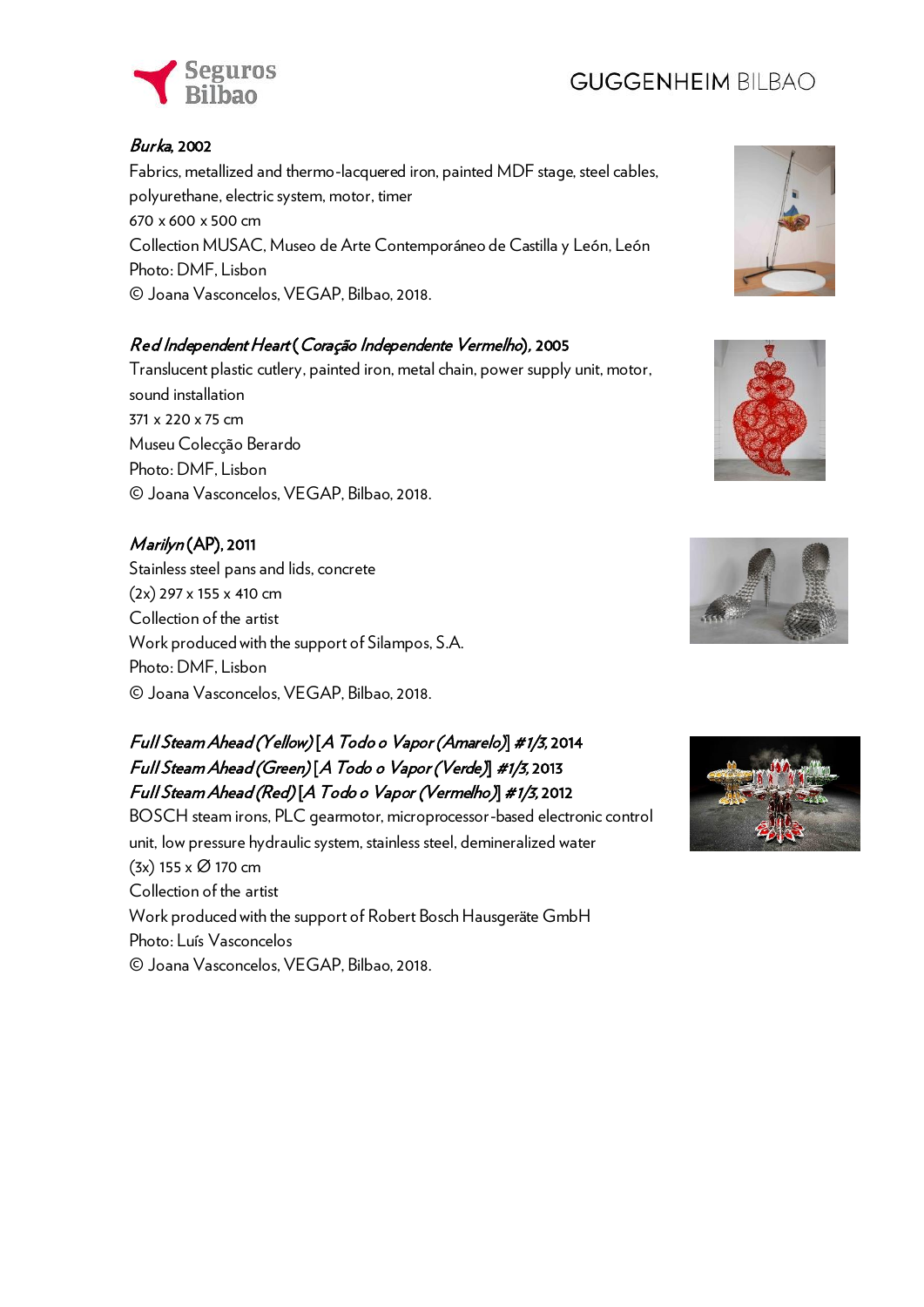

#### Call Center, 2014-2016

Analogue telephones, metallized and thermo-lacquered mild steel, sound system, oscillators driven by microcontroller Music: Call Center: Electroacustic Symphony for 168 Telephones, composed by Jonas Runa, 20' 210 x 80 x 299 cm Tia Collection Photo: Luís Vasconcelos © Joana Vasconcelos, VEGAP, Bilbao, 2018.

#### Pop Rooster (Pop Galo), 2016

Viúva Lamego hand painted tiles, LED, fibreglass, iron, power supply units, controllers, sound system Sound and light by Jonas Runa 900 x 372 x 682 cm Collection of the artist Work produced with the support of Gallo Worldwide © Joana Vasconcelos, VEGAP, Bilbao, 2018.

#### Ni Te Tengo, Ni Te Olvido, 2017

Ceramic urinals, handmade cotton crochet 40 x 58 x 30 cm Collection of the artist © Unidade Infinita Projectos. © Joana Vasconcelos, VEGAP, Bilbao, 2018.

#### I'll Be Your Mirror, 2018

Bronze, mirrors Edition of 7 + 1 AP 356 x 682 x 537 cm Collection of the artist Photo: Luís Vasconcelos © Joana Vasconcelos, VEGAP, Bilbao, 2018.

#### Egeria, 2018

Handmade cotton crochet, fabrics, ornaments, LED, inflatable, microcontrollers, power supply units, and steel cables 3,000 x 3,630 x 4,496 cm Photo: Luís Vasconcelos Collection of the artist © Joana Vasconcelos, VEGAP, Bilbao, 2018.